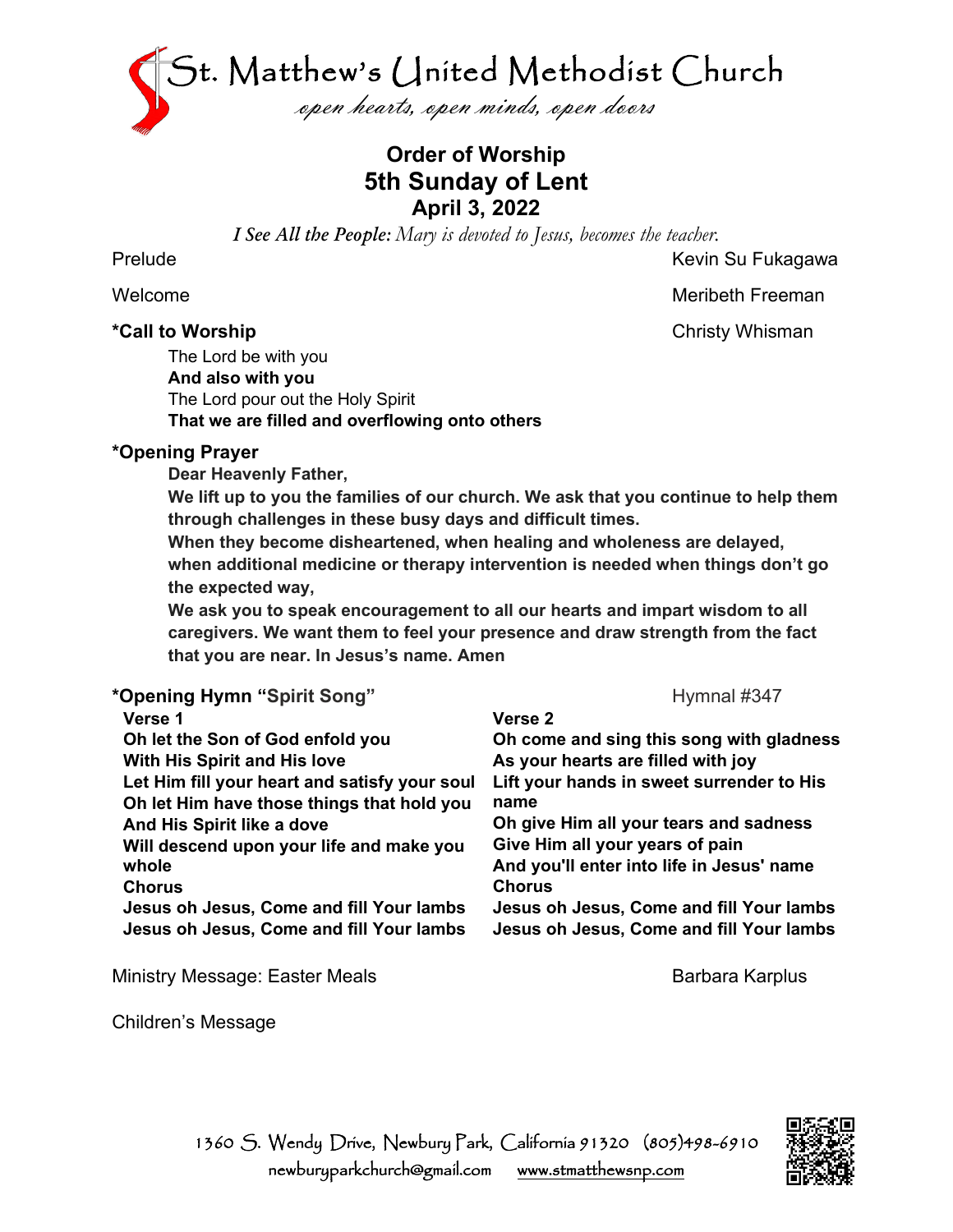### \*Scripture: John 12:1-11 Christy Whisman

12 Six days before the Passover Jesus came to Bethany, the home of Lazarus, whom he had raised from the dead. 2 There they gave a dinner for him. Martha served, and Lazarus was one of those at the table with him. 3 Mary took a pound of costly perfume made of pure nard, anointed Jesus' feet, and wiped them with her hair. The house was filled with the fragrance of the perfume. 4 But Judas Iscariot, one of his disciples (the one who was about to betray him), said, 5 "Why was this perfume not sold for three hundred denarii and the money given to the poor?" 6 (He said this not because he cared about the poor, but because he was a thief; he kept the common purse and used to steal what was put into it.) 7 Jesus said, "Leave her alone. She bought it so that she might keep it for the day of my burial. 8 You always have the poor with you, but you do not always have me."

9 When the great crowd of the Jews learned that he was there, they came not only because of Jesus but also to see Lazarus, whom he had raised from the dead. 10 So the chief priests planned to put Lazarus to death as well, 11 since it was on account of him that many of the Jews were deserting and were believing in Jesus.

Special Music: "The Holy City" entity berformed by Wendy Kaszycki

# Sermon "See All The People: Who Is Teaching Now?" Pastor Jim Powell

Holy Communion

*Moving into a Spirit of Prayer*

Covenant Prayers for Cal-Pac Conference UM Churches Meribeth Freeman

First UMC Pasadena and First UMC Reseda Pastoral Prayers

NEW PRAISE AND PRAYER REQUESTS

PRAISE Ron is cancer free! (McMahon)

Phyllis in ICU with pancreatic cancer,and for husband Charlie (friends of the McEacherns) Mary Ann Paguio success with her nursing exams (Emmie St. Ledger) Joanne frustrated in needing further care after hip surgery (Stone)

#### CONTINUED PRAYERS

The need for staff positions of Music Director, Family Ministry and Nursery Care Chuck healing and awaiting test results after surgery (Qualls) Babara recovery from a broken collarbone (Karplus) Gonzalo with a diagnosis of Non Hodgkin's Lymphoma (friend of the McEacherns) Lynn who fell and has a fracture causing a lot of pain (Janice McMahon's sister) Leslie with breathing problems and concern about spots on her lung (Hartley) The family of Katie, 22yr old upon her passing (NP Myers family, suicide) Carole healing after a fall (Dyer, M-I-L of Debi Dyer) Ruby recovering from a mastectomy (Paguio, Emmie St. Ledger's cousin) Kathy recovery from surgery of a torn ankle tendon (Martin) Judy recovery from carotid artery surgery (Abraham) Tom recovery from a bike accident (Wendy K's daughter-in-law's brother) Valledares family member institutionalized with Anorexia (Taty's Granddaughter) John bedridden in a nursing home (Thompson, friend of Roger T) Carol's mother in Hospice (Tripp) Richard's mother in Hospice (Overton)

1360 S. Wendy Drive, Newbury Park, California 91320 (805)498-6910 newburyparkchurch@gmail.com [www.stmatthewsnp.com](http://www.stmatthewsnp.com/)

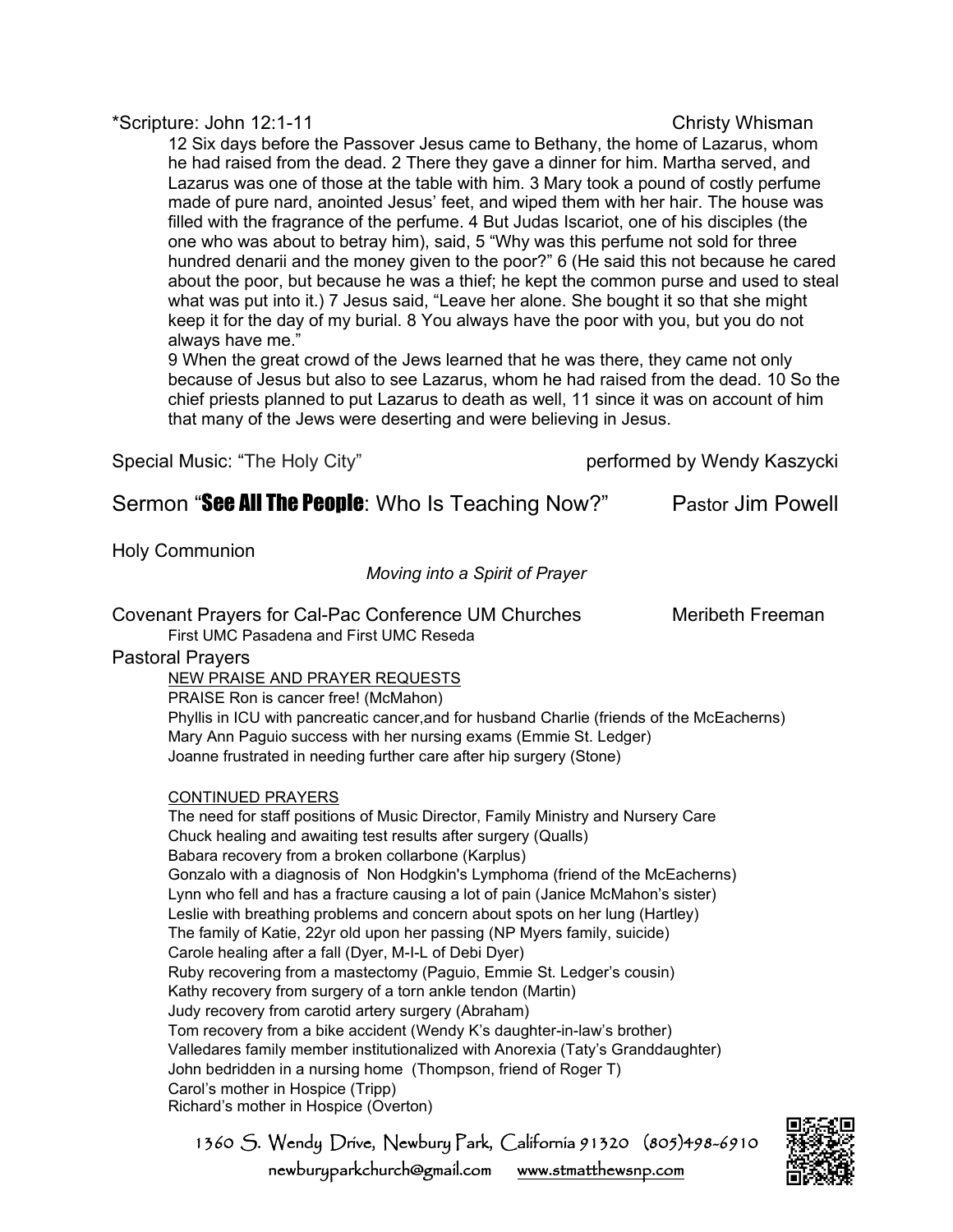#### IN CANCER TREATMENT

Donna D, Debbie, Gary K, JoAnn Y, Joshua (Leslie's son), Ruby (cousin of Emmie), Ariel (friend of Pam M), Pat (Dan O's family), Dick, Romana and Bob (friends of McEachern's), Toni, Sylvia (friend of Pam P), Stephnia, Brandon, Lynne (Friends of Casey), Joey (Friend of Taty) and Melissa (Pastor Bob & Beth Ferguson's D-I-L)

#### *Moving Beyond a Spirit of Prayer*

| Invitation to Give our Blessings back to God                                             | <b>Meribeth Freeman</b> |
|------------------------------------------------------------------------------------------|-------------------------|
| <b>Offertory</b>                                                                         | Kevin Su Fukagawa       |
| *Doxology "Praise God from Whom All Blessings Flow"<br>*Blessing of our Gifts and Tithes | Hymnal #95              |

**\*Closing Hymn "The Summons"** TFWS #2130

**Verse 1 Will you come and follow Me If I but call your name Will you go where you don't know And never be the same Will you let My love be shown Will you let My name be known Will you let My life be grown In you and you in Me Verse 2 Will you leave yourself behind If I but call your name Will you care for cruel and kind And never be the same Will you risk the hostile stare Should your life attract or scare Will you let Me answer prayer In you and you in Me Verse 3 Will you let the blinded see If I but call your name Will you set the prisoners free And never be the same Will you kiss the leper clean And do such as this unseen And admit to what I mean In you and you in Me**

**Verse 4 Will you love the you you hide If I but call your name Will you quell the fear inside And never be the same Will you use the faith you've found To reshape the world around Through My sight and touch and sound In you and you in Me Verse 5 Lord Your summons echoes true When You but call my name Let me turn and follow You And never be the same In Your company I'll go Where Your love and footsteps show Thus I'll move and live and grow In You and You in me**



Ministry and Life of the Church Announcements **Mentity** Meribeth Freeman

**\*Benediction** Pastor Jim Powell

Postlude **Kevin Su Fukagawa** 

1360 S. Wendy Drive, Newbury Park, California 91320 (805)498-6910 newburyparkchurch@gmail.com [www.stmatthewsnp.com](http://www.stmatthewsnp.com/)